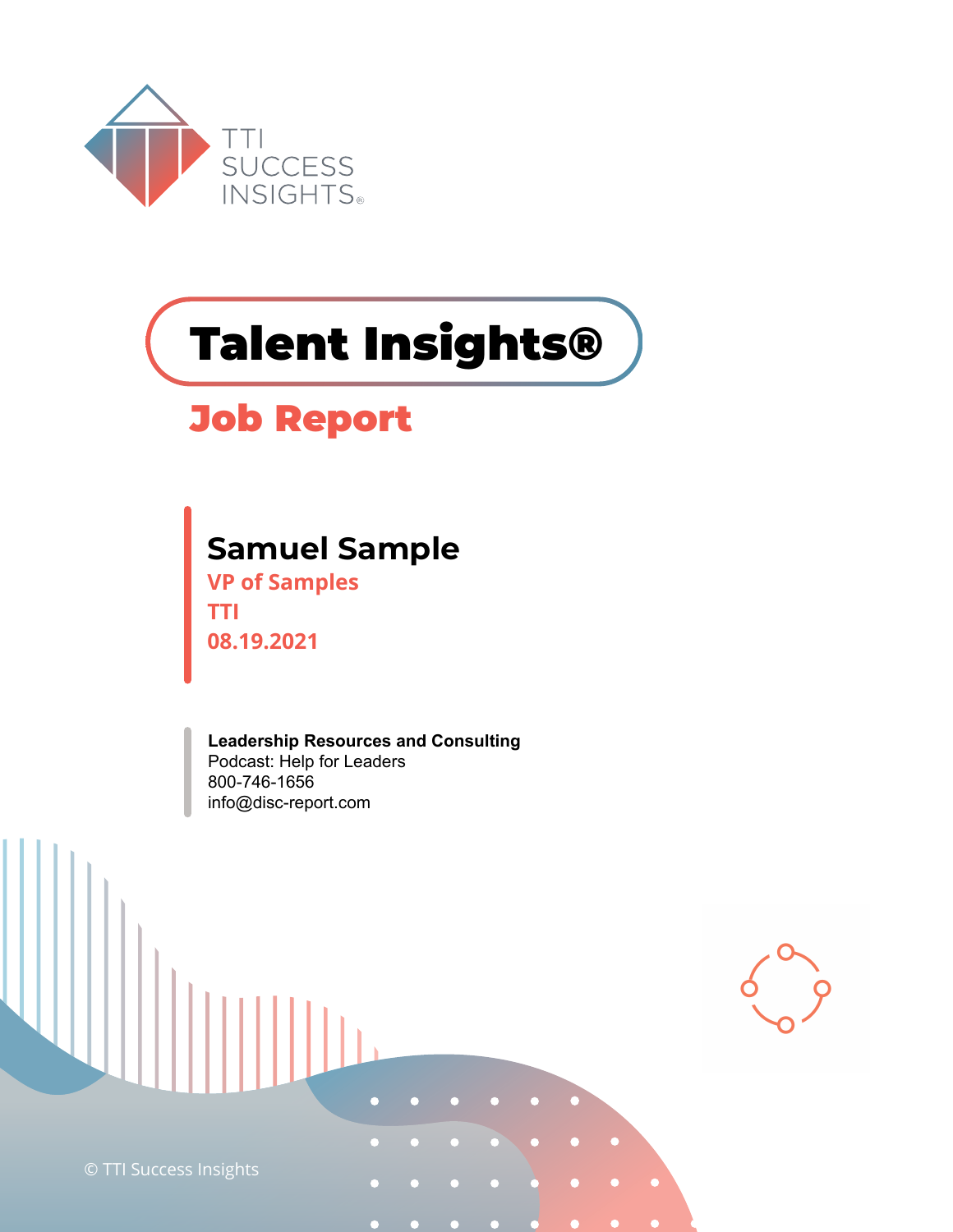### <span id="page-1-0"></span>**Table of Contents**



| 16 |
|----|
|    |
|    |
|    |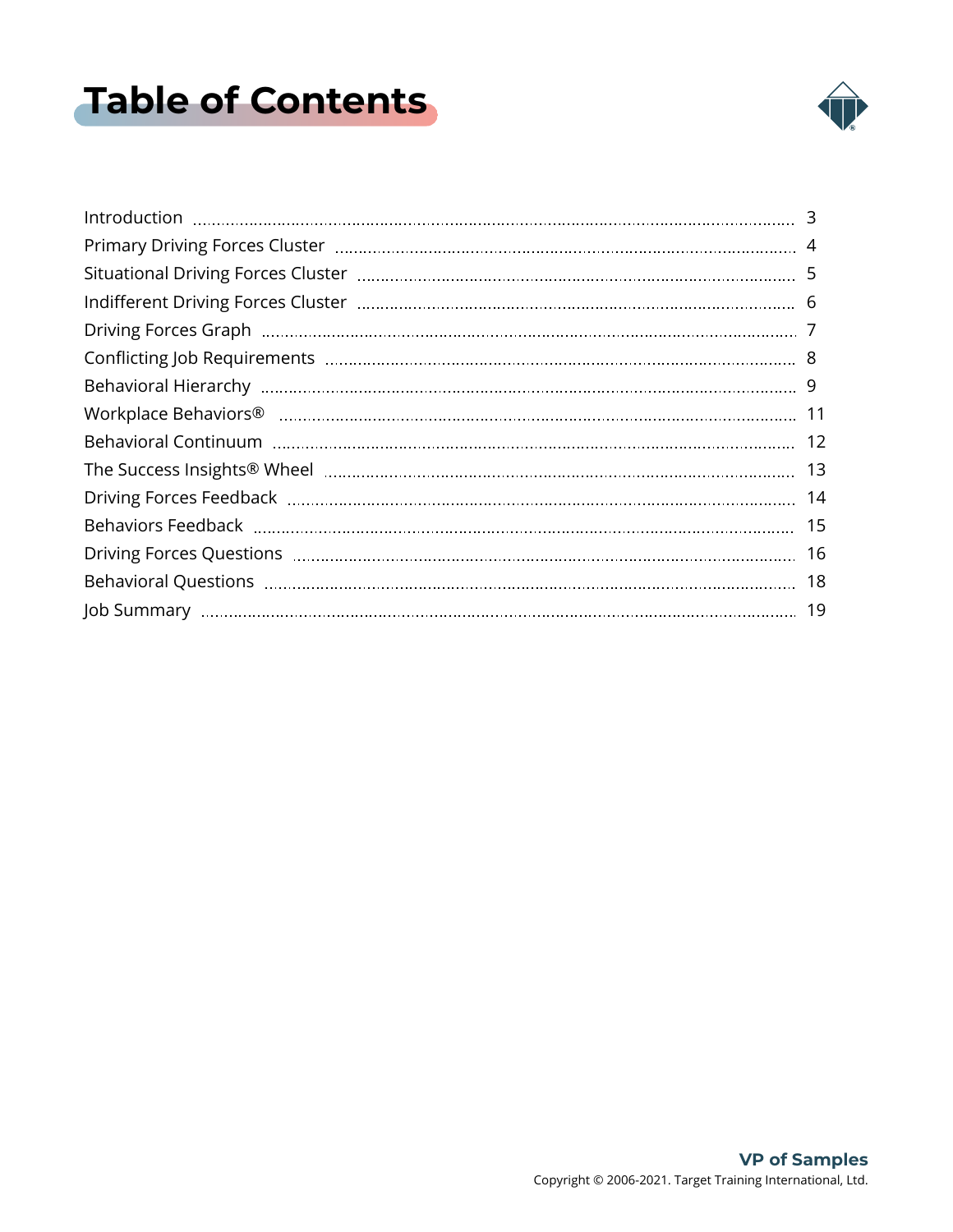#### <span id="page-2-0"></span>**[Introduction](#page-1-0)**



If the job could talk, it would clearly define the knowledge, hard skills, people skills, behavior and culture needed for superior performance. Your unbiased input regarding the specific requirements of the job in question has been applied to the TTI Talent Insights® Job benchmarking process. The result is an evaluative report that analyzes a total of 24 separate areas. Additional feedback and suggested interview questions that pertain to each area complete this report.

#### **Driving Forces Hierarchy (12 Areas)**

This section clearly identifies the rewards the job may provide. More specifically it identifies sources of motivation for the individual performing the job. It clarifies what is necessary for superior performance and engagement on the job.

#### **Behavioral Hierarchy (12 Areas)**

This section explores the behavioral traits demanded of the job. The higher the ranking, the more important the behavioral trait will be to the job for stress reduction and superior performance.

The results of this section are ranked on a scale, reflecting the unique levels of applicability and importance to the job. These rankings illustrate what is essential for this job to deliver superior performance and maximum value to your organization.

#### **Driving Forces Feedback**

This section provides a brief description of the Primary Driving Forces in this position and expands on the fact that every job in every organization is unique. Superior performance requires an alignment between the individual's driving forces and the rewards the job can provide.

#### **Behavioral Feedback**

This section clarifies the nature of the behavioral traits demanded by the job.

#### **Driving Forces Interview Questions**

This section contains suggested interview questions that pertain specifically to the rewards of the job.

#### **Behavioral Interview Questions**

This section contains suggested interview questions that pertain specifically to the behavioral traits required by the job.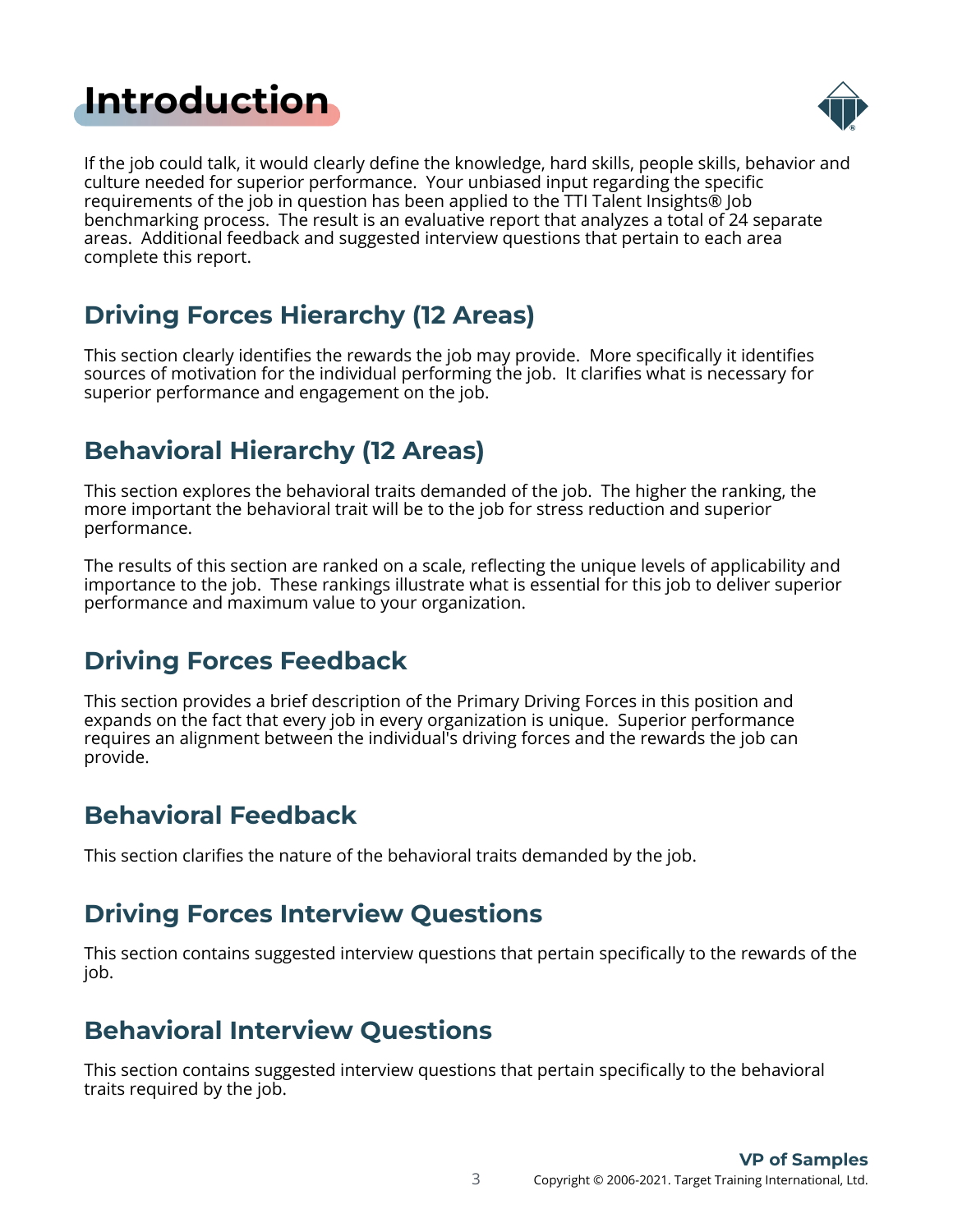### <span id="page-3-0"></span>**[Primary Driving Forces Cluster](#page-1-0)**



*This section is designed to give a visual understanding of the primary driving forces rewarded by the position. The graphs below are in descending order from the highest rated driving forces rewarded by the job to the lowest. To create engagement and superior job performance it is important to align the individual's driving forces with the rewards of the job.*

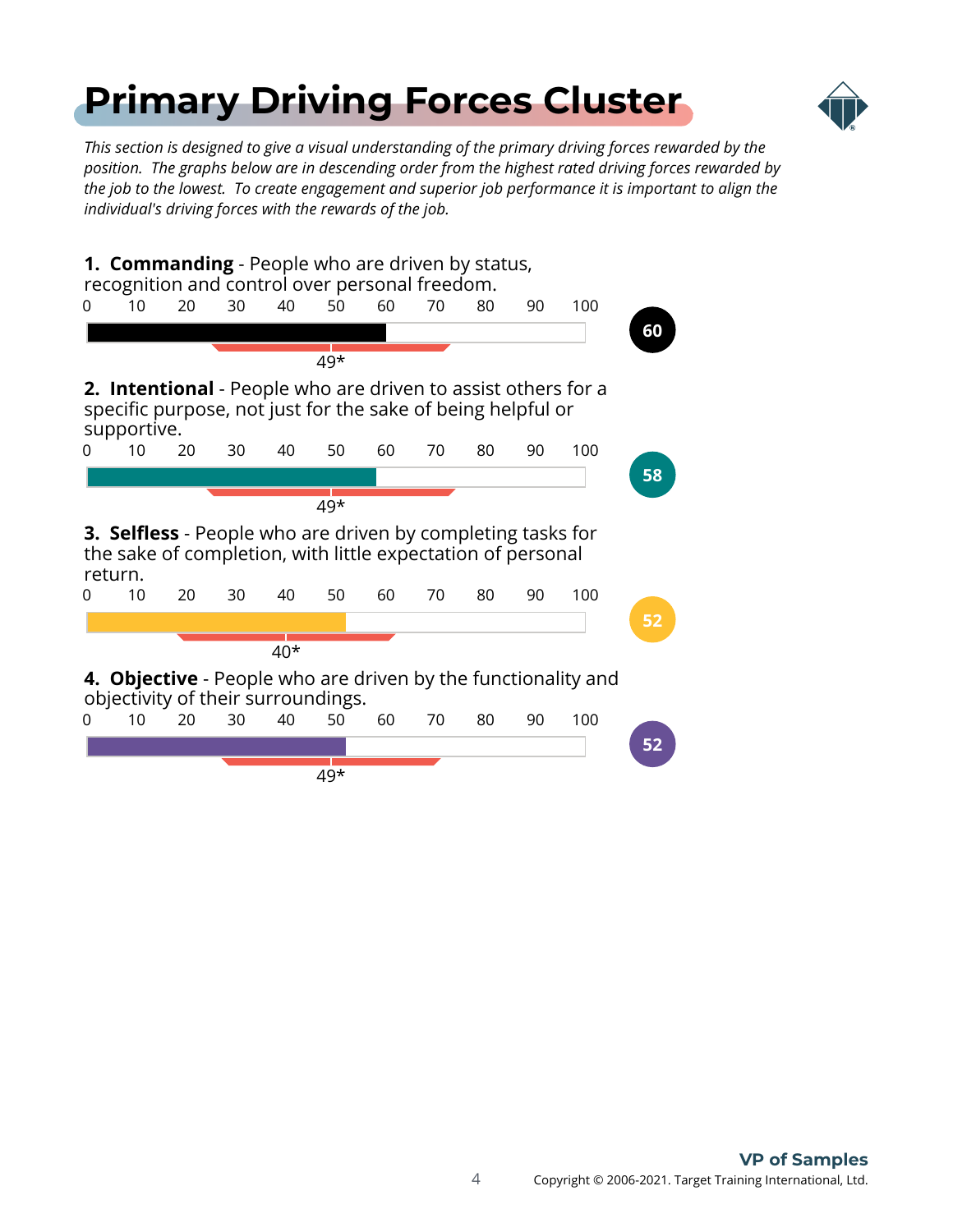# <span id="page-4-0"></span>**[Situational Driving Forces Cluster](#page-1-0)**



*This section is designed to give a visual understanding of the situational driving forces rewarded by the position. The graphs below are in descending order from the highest rated driving forces rewarded by the job to the lowest. To create engagement and superior job performance it is important to align the individual's driving forces with the rewards of the job.*

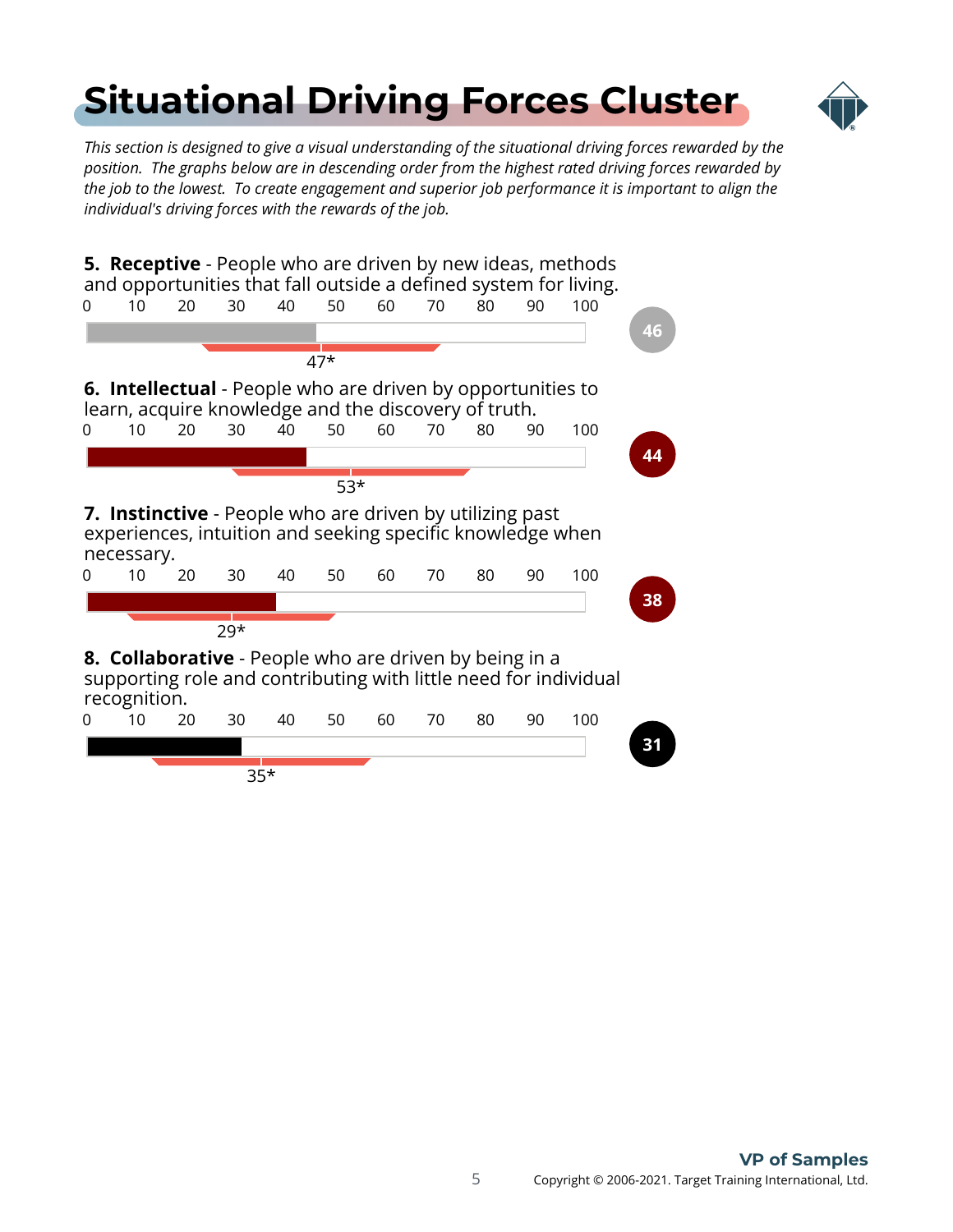## <span id="page-5-0"></span>**[Indifferent Driving Forces Cluster](#page-1-0)**



*This section is designed to give a visual understanding of the driving forces that are indifferent to the position. The graphs below are in descending order from the highest rated driving forces rewarded by the job to the lowest. To create engagement and superior job performance it is important to align the individual's driving forces with the rewards of the job.*

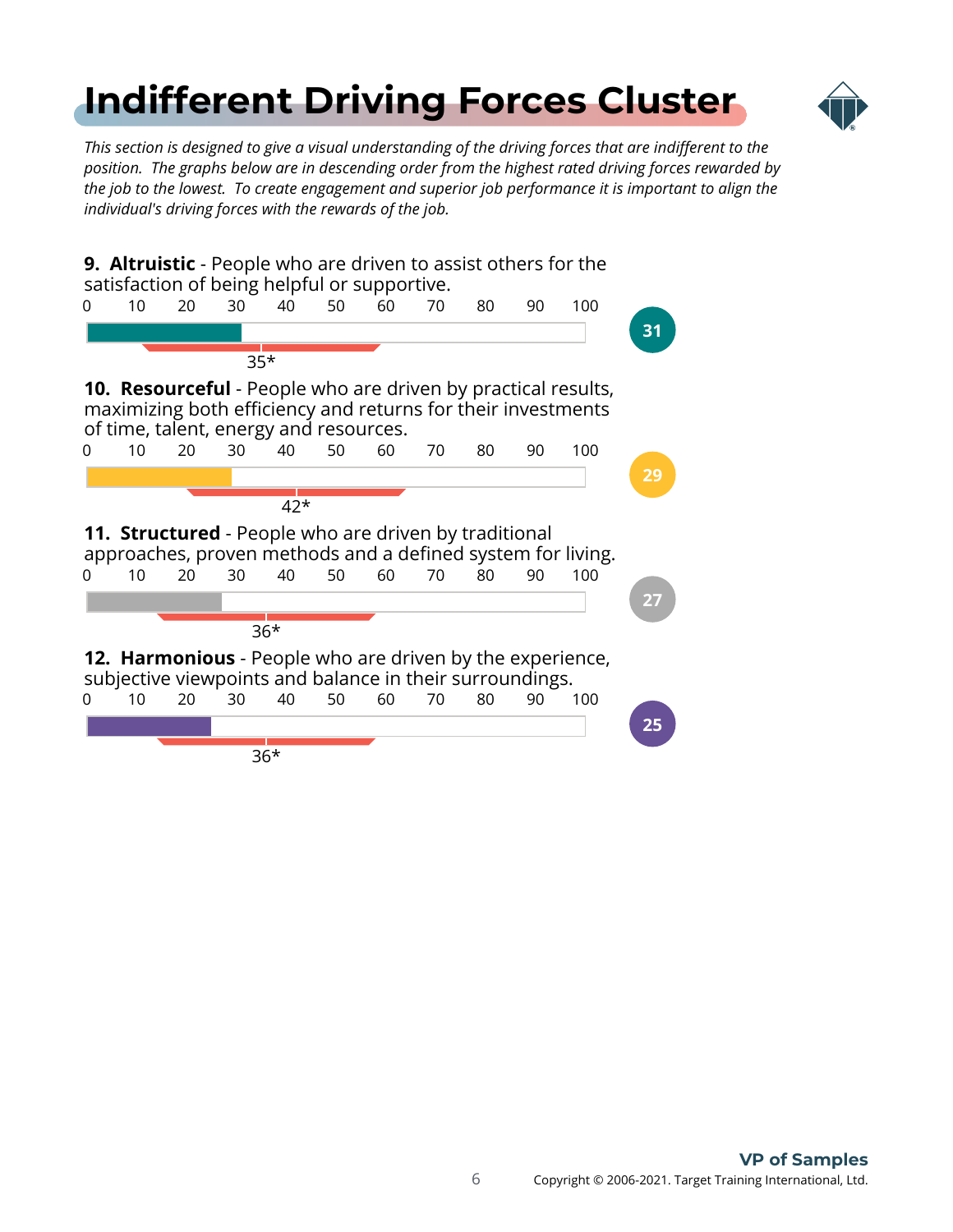### <span id="page-6-0"></span>**[Driving Forces Graph](#page-1-0)**



*The following graph represents the score range of each Driving Force for the identified position. The ranges are denoted by the highlighted areas.*





T: 0:33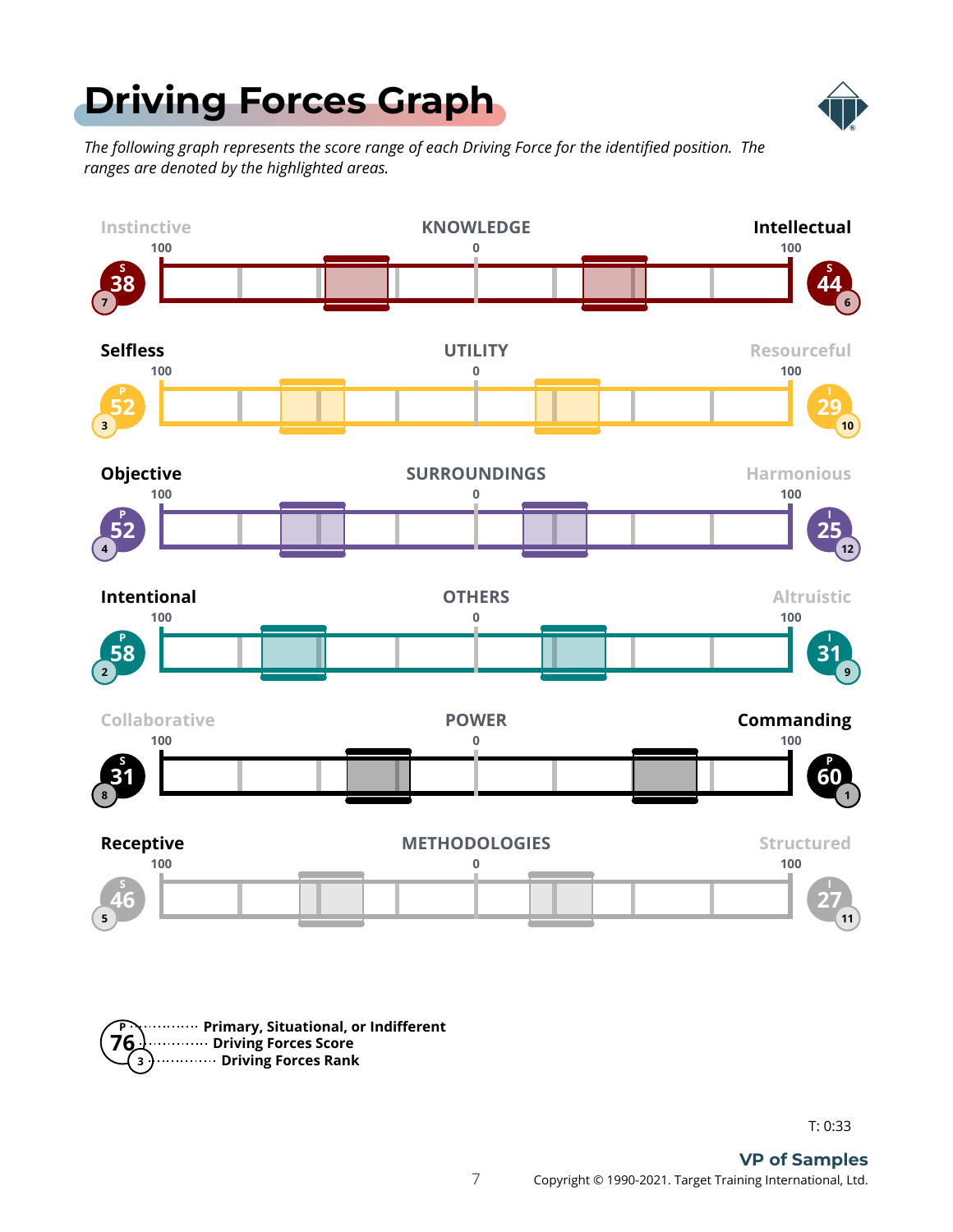# <span id="page-7-0"></span>**[Conflicting Job Requirements](#page-1-0)**



*The TTI Success Insights Workplace Behaviors assessment is designed to analyze the job by letting the job talk. This section describes the potential conflicts or concerns for people in this position. In some cases an organization may choose to re-evaluate the position or its key accountabilities.*

Congratulations! Based on the information analyzed, this position does not have immediate potential for internal behavioral conflicts. Please be aware that any variance from how the position was described in the assessment responses could lead to me-me conflicts or behavioral stress.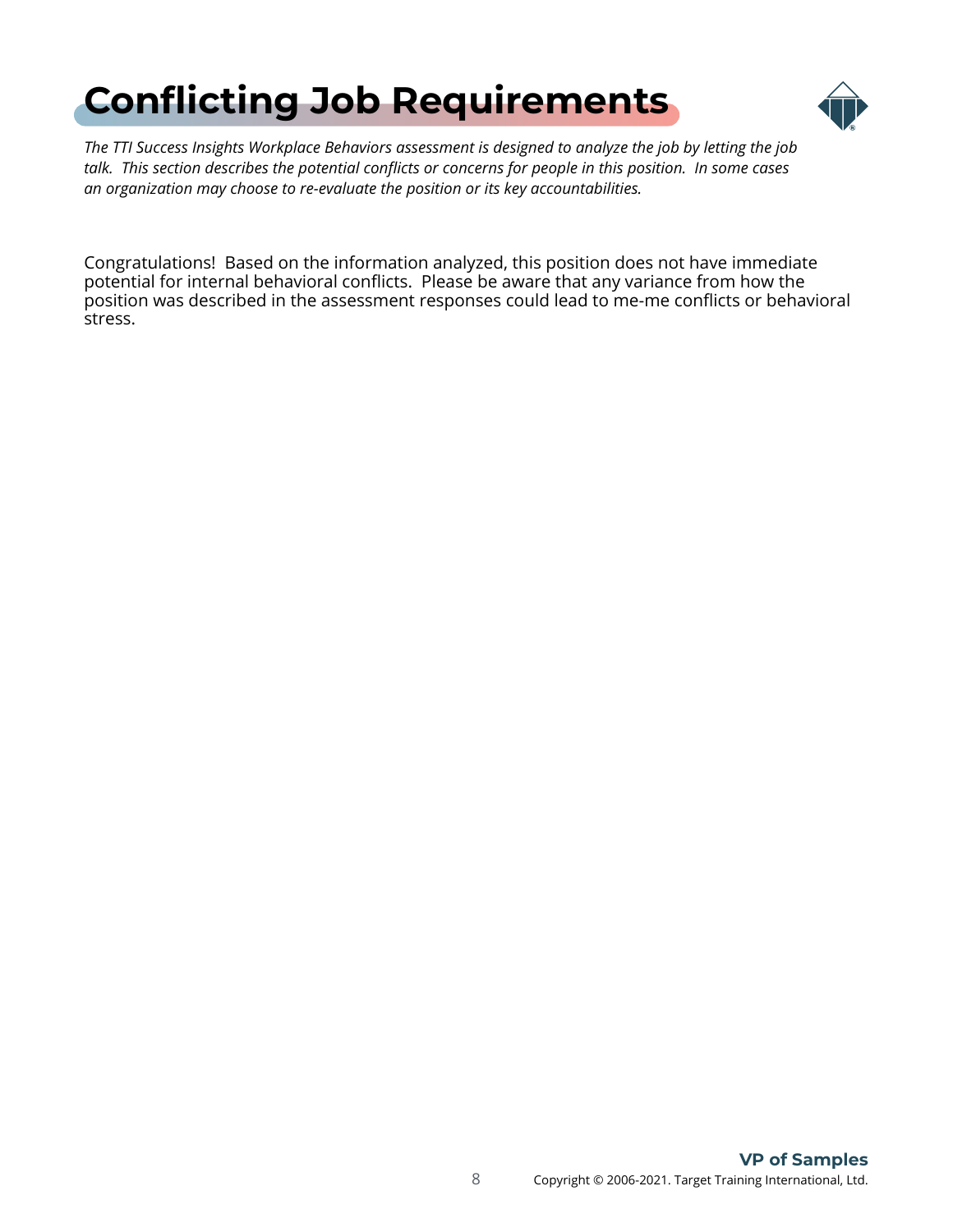### <span id="page-8-0"></span>**[Behavioral Hierarchy](#page-1-0)**



*This section is designed to give a visual understanding of the behavioral traits demanded of the position. The graphs below are in descending order from the highest rated behavioral traits required by the job to the lowest. This means the higher the score the more important that behavioral trait is to stress reduction and superior job performance.*



\* 68% of the population falls within the shaded area.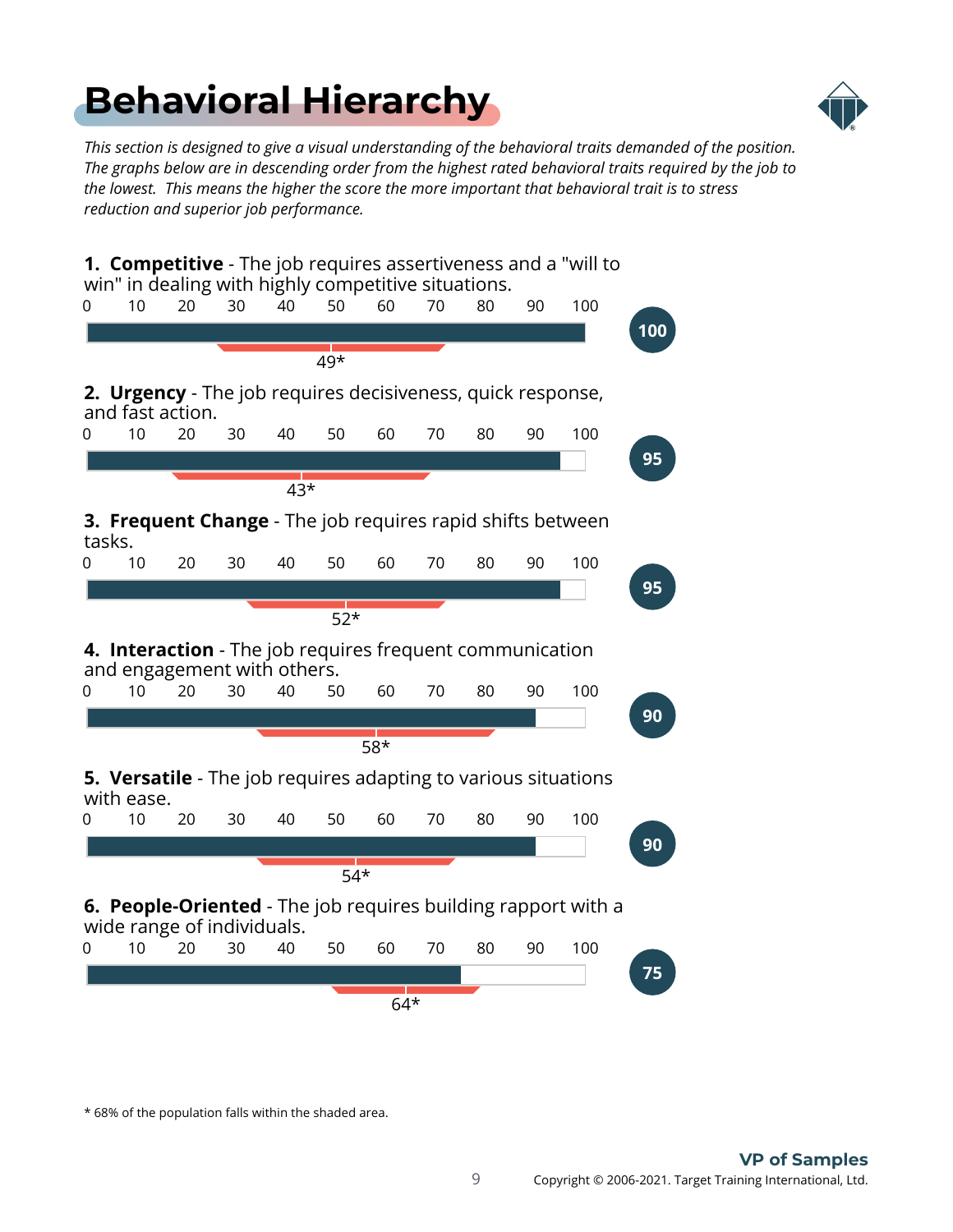### **[Behavioral Hierarchy](#page-1-0)**



**7. Customer-Oriented** - The job requires identification and fulfillment of customer expectations. 0 10 20 30 40 50 60 70 80 90 100 **40** 63\* **8. Consistent** - The job requires predictable performance in repetitive situations. 0 10 20 30 40 50 60 70 80 90 100 **30**  $62*$ **9. Following Policy** - The job requires adhering to rules, regulations or existing methods. 0 10 20 30 40 50 60 70 80 90 100 **25**  $61*$ **10. Persistence** - The job requires finishing tasks despite challenges or resistance. 0 10 20 30 40 50 60 70 80 90 100 **23**  $62*$ **11. Analysis** - The job requires compiling, confirming, and organizing information. 0 10 20 30 40 50 60 70 80 90 100 **20** 54\* **12. Organized Workplace** - The job requires establishing and maintaining specific order in daily activities. 0 10 20 30 40 50 60 70 80 90 100 **10** 53\*

WB: 94-86-18-10 (12)

\* 68% of the population falls within the shaded area.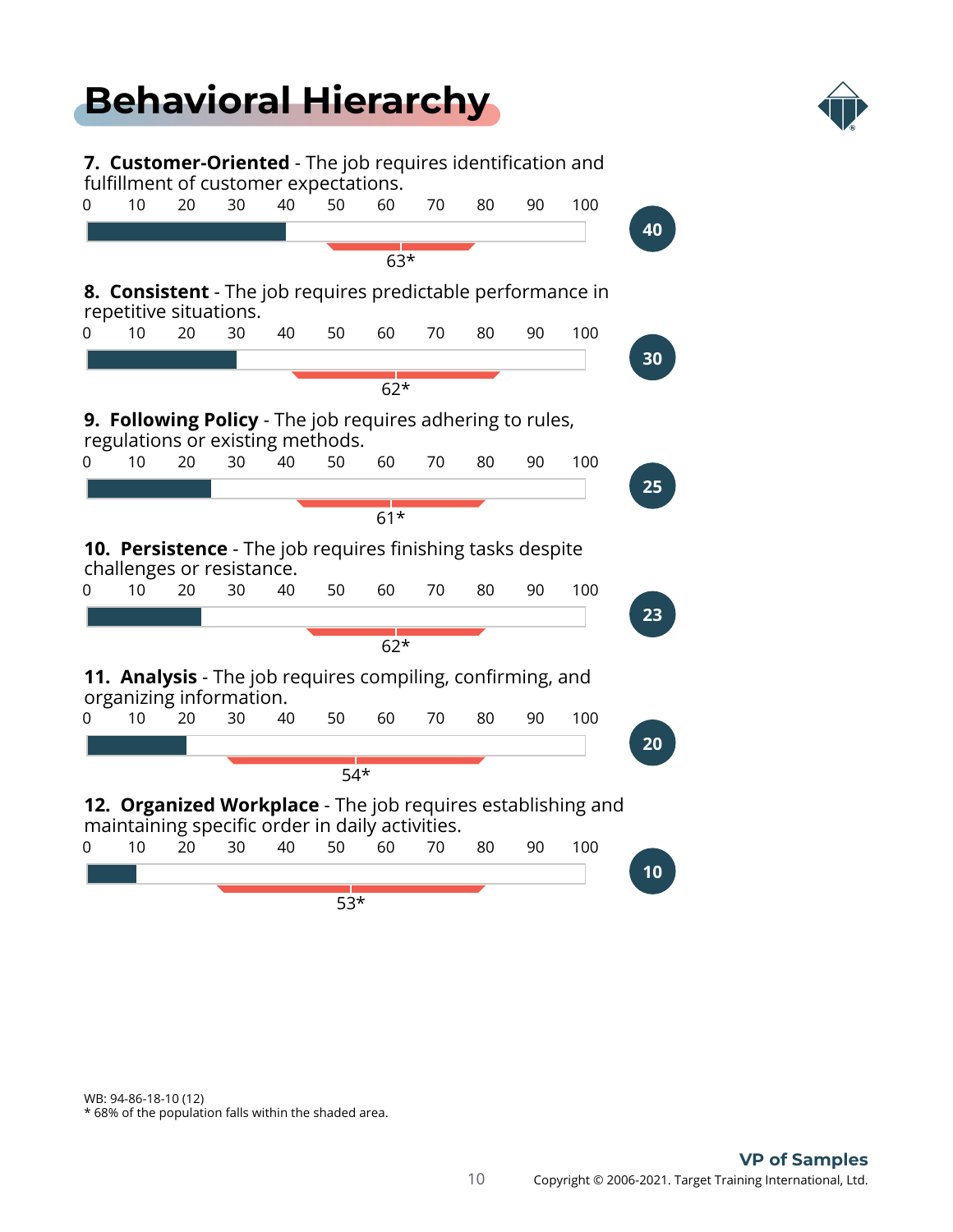<span id="page-10-0"></span>



*The following graph represents the score range of each behavioral factor for the identified position. The ranges are denoted by the highlighted areas.*



Job Range (20 point range) and the state of the state of the state of the state of the state of the state of t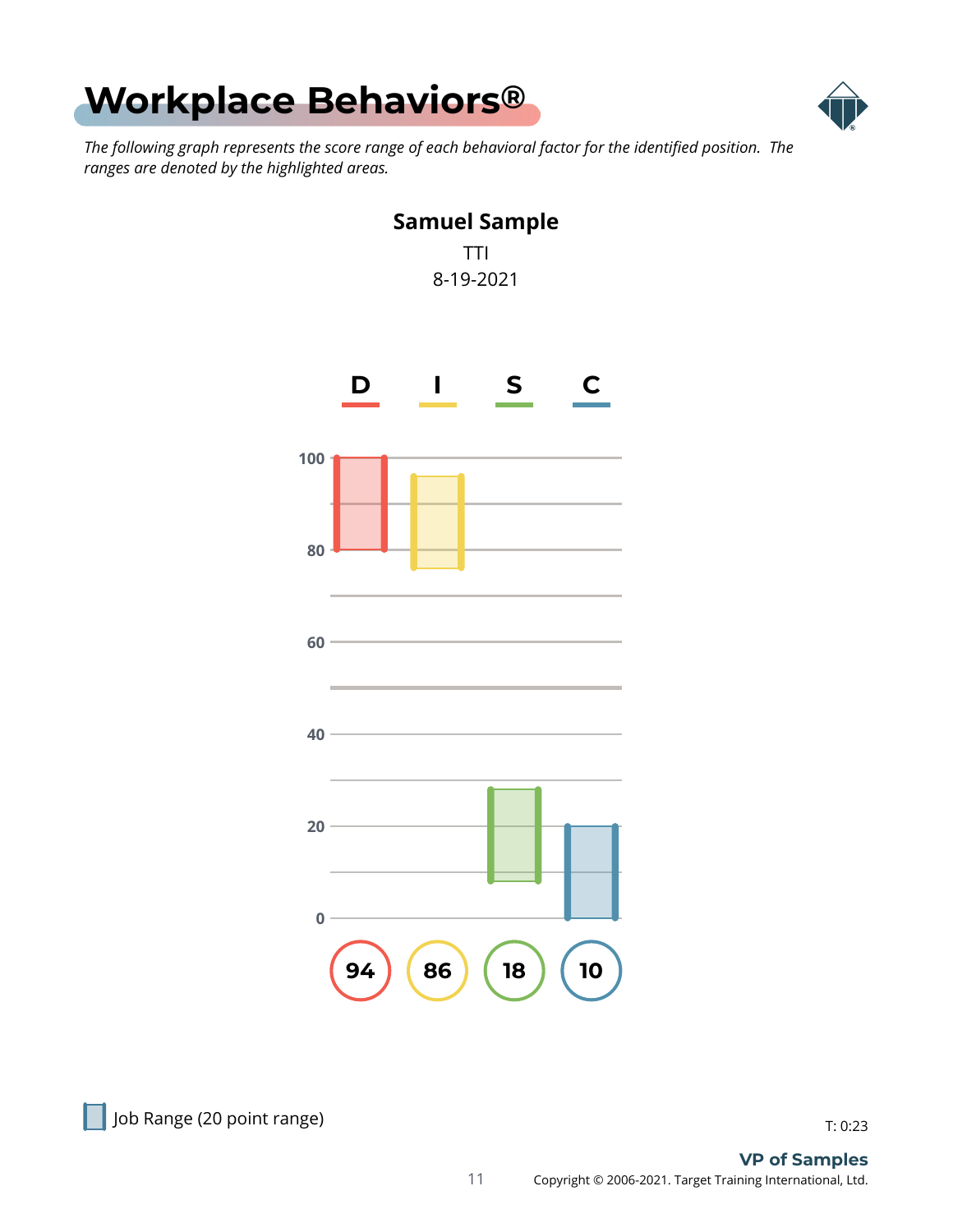### <span id="page-11-0"></span>**[Behavioral Continuum](#page-1-0)**



*Everyone has a varying level of the four main behavioral factors that create their own, personal style. Each side of those factors lives on a continuum, and the combination influences individuals' level of engagement in different situations. The graph below is a visual representation of where Samuel falls within each continuum.*

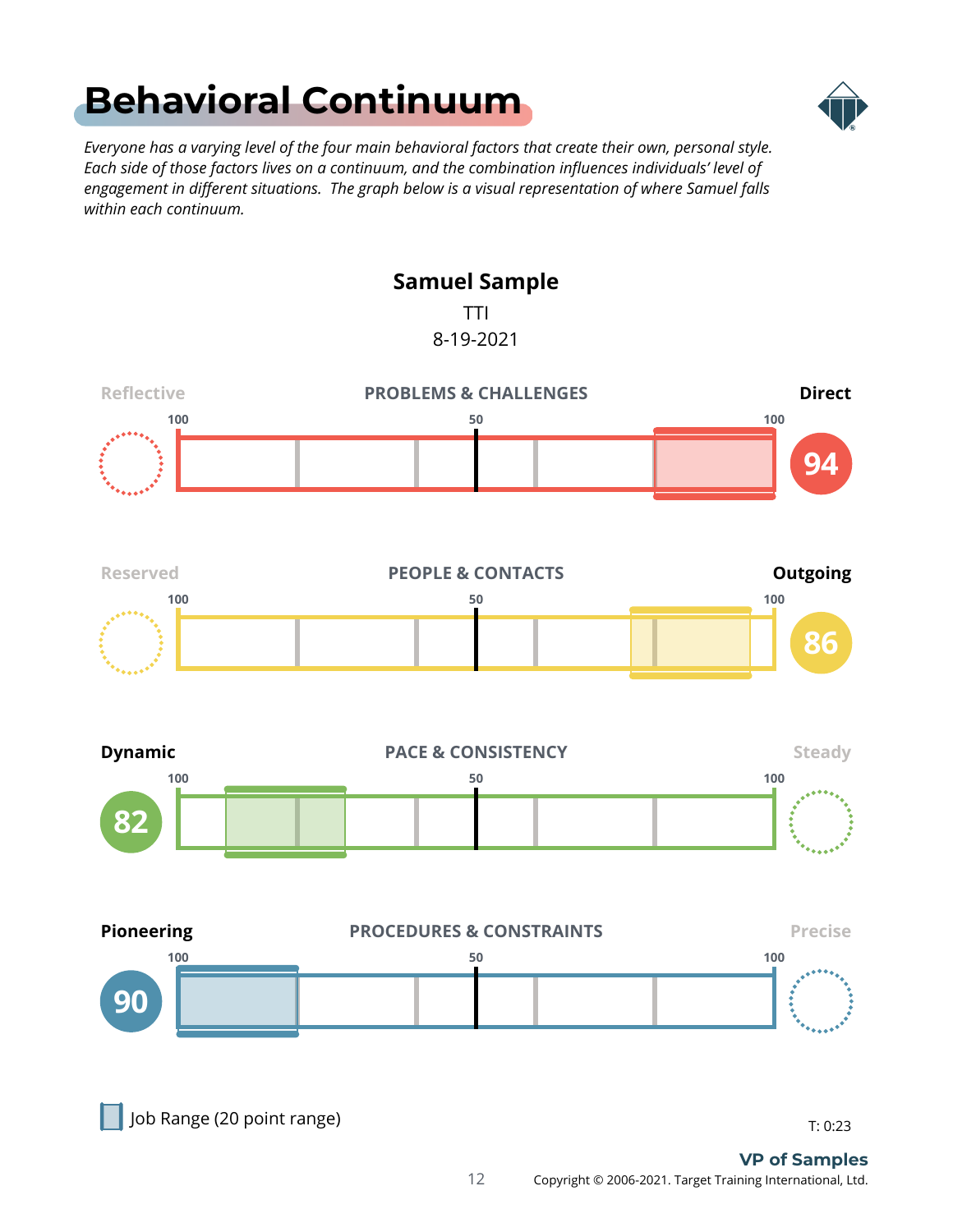#### <span id="page-12-0"></span>**[The Success Insights](#page-1-0) ® Wheel**



#### **8-19-2021**



Workplace Behaviors: (12) CONDUCTING PERSUADER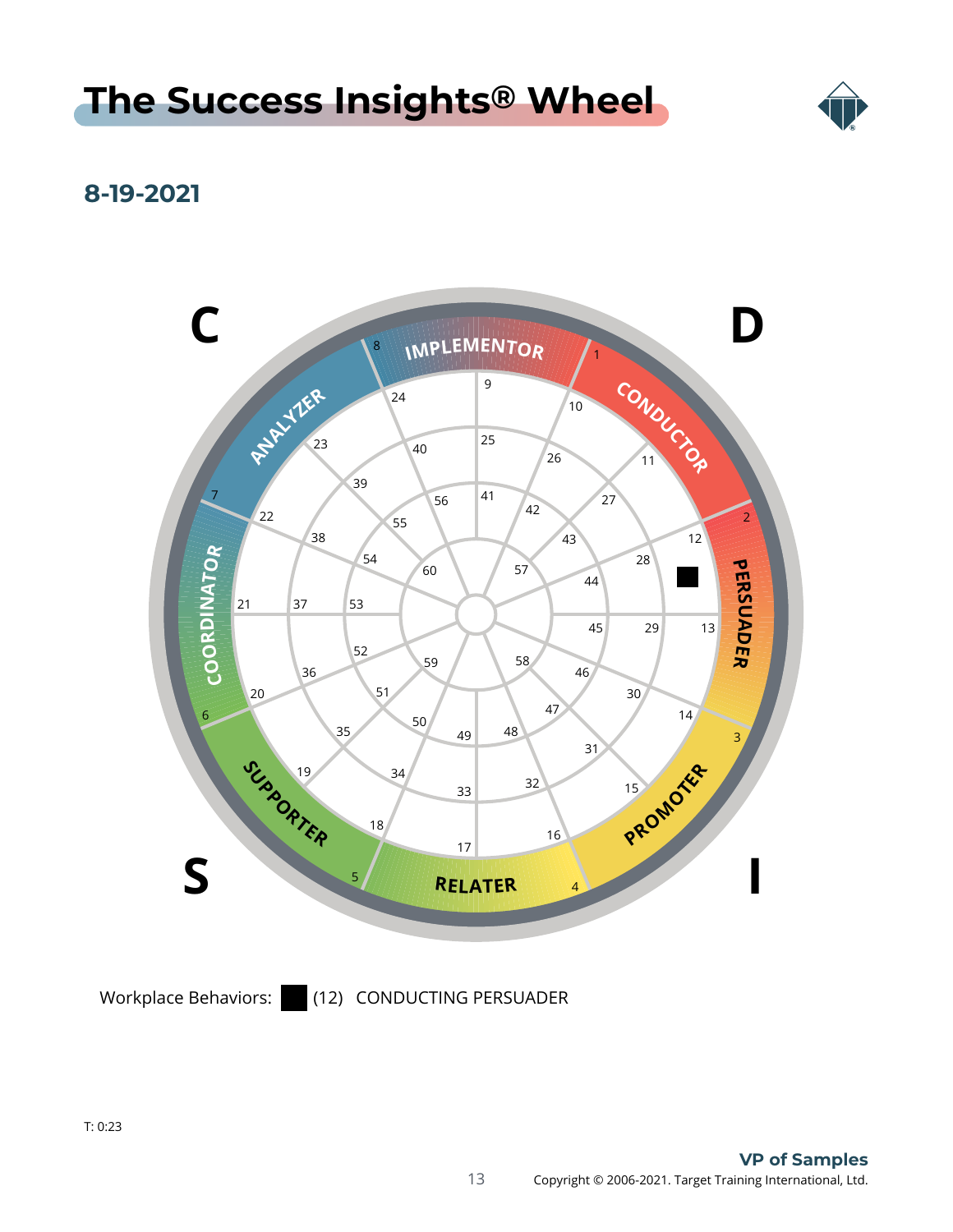<span id="page-13-0"></span>



*This section provides a brief description of the top four Driving Forces that are required for this position. These are the Driving Forces that will need to be demonstrated most often for superior performance.*

- 1. Commanding
	- This position is driven by status, recognition and control over personal freedom.
- 2. Intentional
	- This position is driven to assist others for a specific purpose, not just for the sake of being helpful or supportive.
- 3. Selfless
	- This position is driven by completing tasks for the greater good, with little expectation of personal return.
- 4. Objective
	- This position is driven by the functionality and objectivity of their surroundings.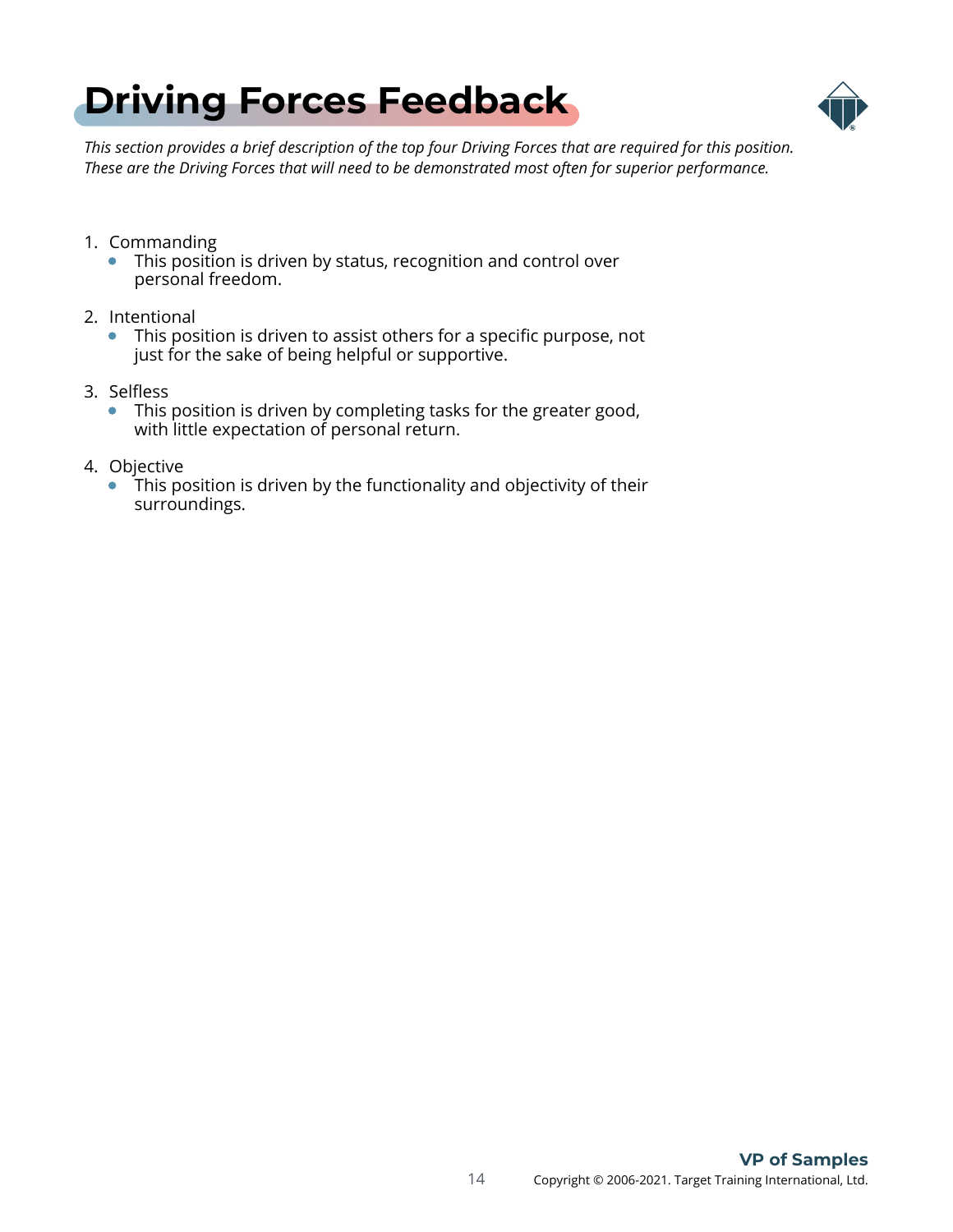### <span id="page-14-0"></span>**[Behaviors Feedback](#page-1-0)**



*This section provides a brief description of the top four Behaviors required for this position. These are the behaviors that will need to be demonstrated most often for superior performance.*

- 1. Competitive
	- The job requires assertiveness and a "will to win" in dealing with highly competitive situations.
- 2. Urgency
	- The job requires decisiveness, quick response, and fast action.
- 3. Frequent Change
	- The job requires rapid shifts between tasks.
- 4. Interaction
	- The job requires frequent communication and engagement with others.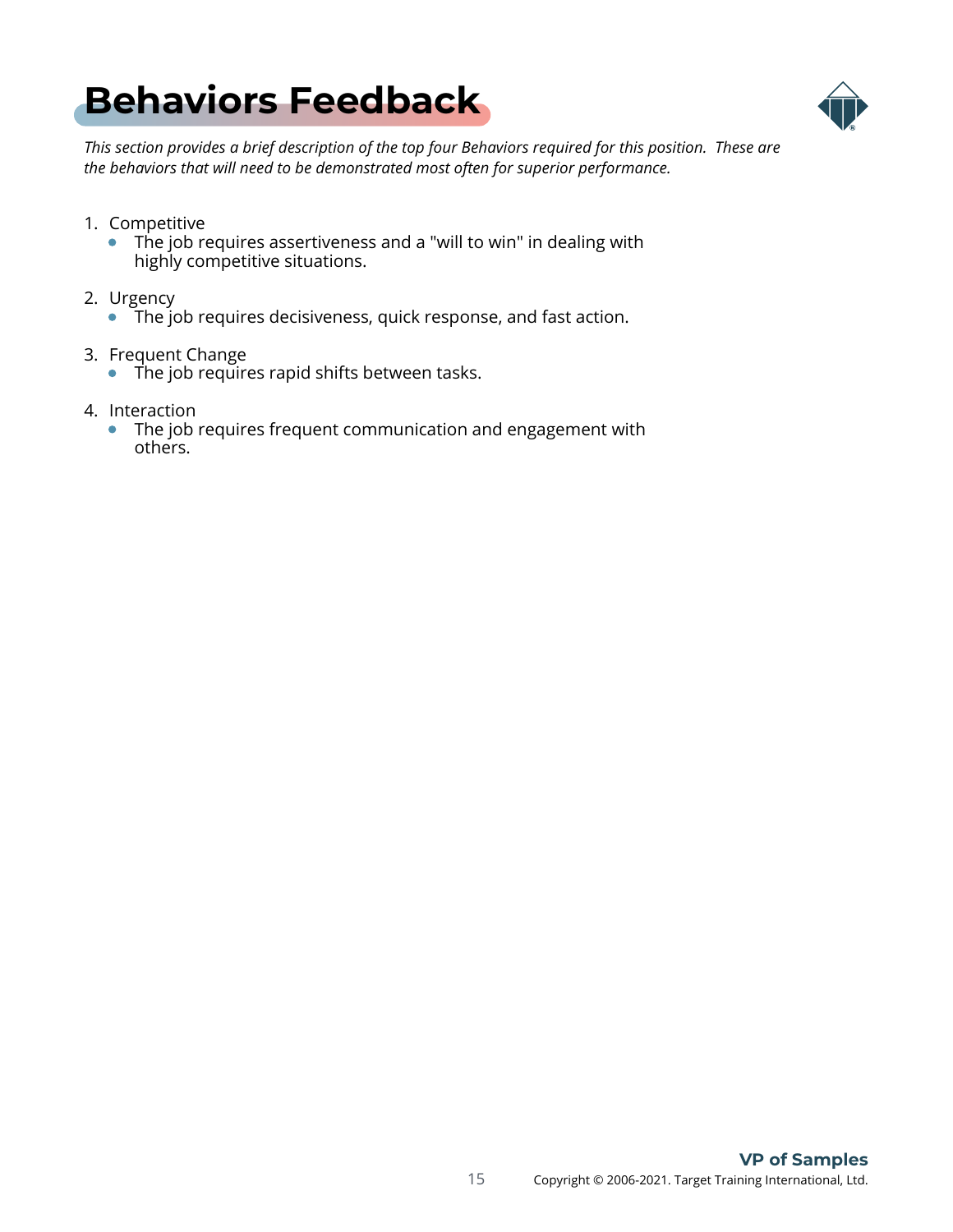<span id="page-15-0"></span>



*Read the following suggested interview questions as they relate to the rewards/culture environment of the job. Modify the questions to be more job-specific and ensure all candidates are asked the same questions.*

- 1. Commanding: People who are driven by status, recognition and control over personal freedom.
	- What role does being in control of a situation play in your job satisfaction? How important is it for you to control your work environment?
	- How important is advancing your position? Would you be  $\bullet$ interested in a job that gave you the opportunity to create your own path for advancement?
	- Are you more comfortable as a team leader or a team member? Why?
	- Give an example of a time when you were able to move a group  $\bullet$ of people to action. What were the keys to your success?
- 2. Intentional: People who are driven to assist others for a specific purpose, not just for the sake of being helpful or supportive.
	- Is there such a thing as too much customer service? Why?
	- Under what circumstances would you help an employee develop or advance?
	- Tell me how you would handle an account or client who had continuous issues with your product, yet showed no promise of future business.
	- How do you feel about the phrase: "It's not personal, it's just business."?
- 3. Selfless: People who are driven by completing tasks for the sake of completion, with little expectation of personal return.
	- What do you consider to be more important, completing a task or maximizing the resources involved in the process? Give an example when you did this.
	- How much do you focus on finances? Where would you like to be in 5 years? 10 years? Why?
	- What role does earning a significant income play in your job  $\bullet$ choices?
	- Do you take on a task based on the return on investment or for  $\bullet$ the sake of getting it done? Why?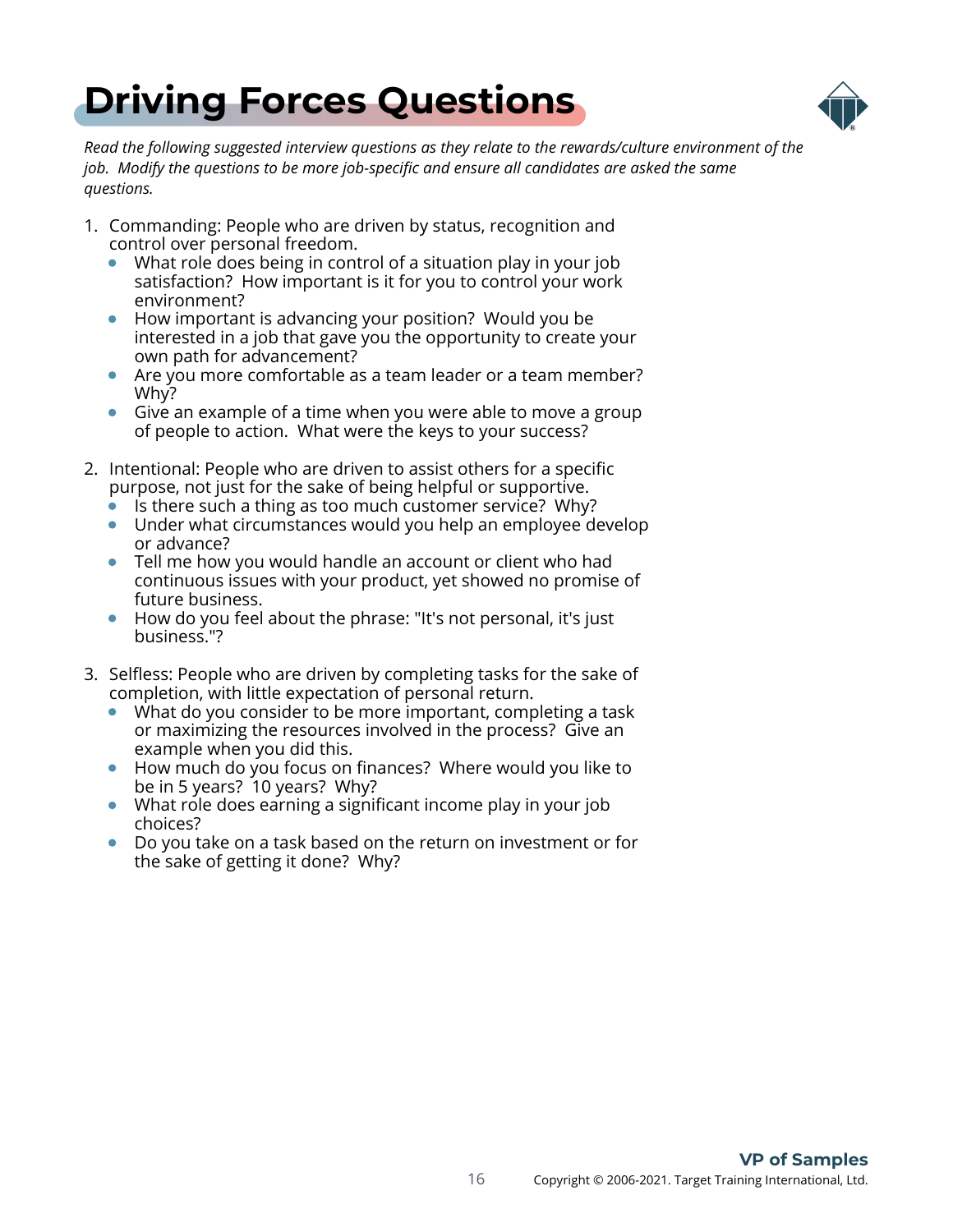



- 4. Objective: People who are driven by the functionality and objectivity of their surroundings.
	- How would you rank the importance of functionality and the opportunity to be objective? How do you utilize your unique objective side?
	- Within your work environment, what single event, problem and/or unexpected situation has the potential to throw off your balance more than anything else?
	- $\bullet$ Describe how you would feel if you were to discover an organization you worked for was focused on the customer experience and did not understand the effects on tangible outcomes. How would you express your concerns?
	- Describe an experience where you worked in a chaotic environment. What was the impact on your performance?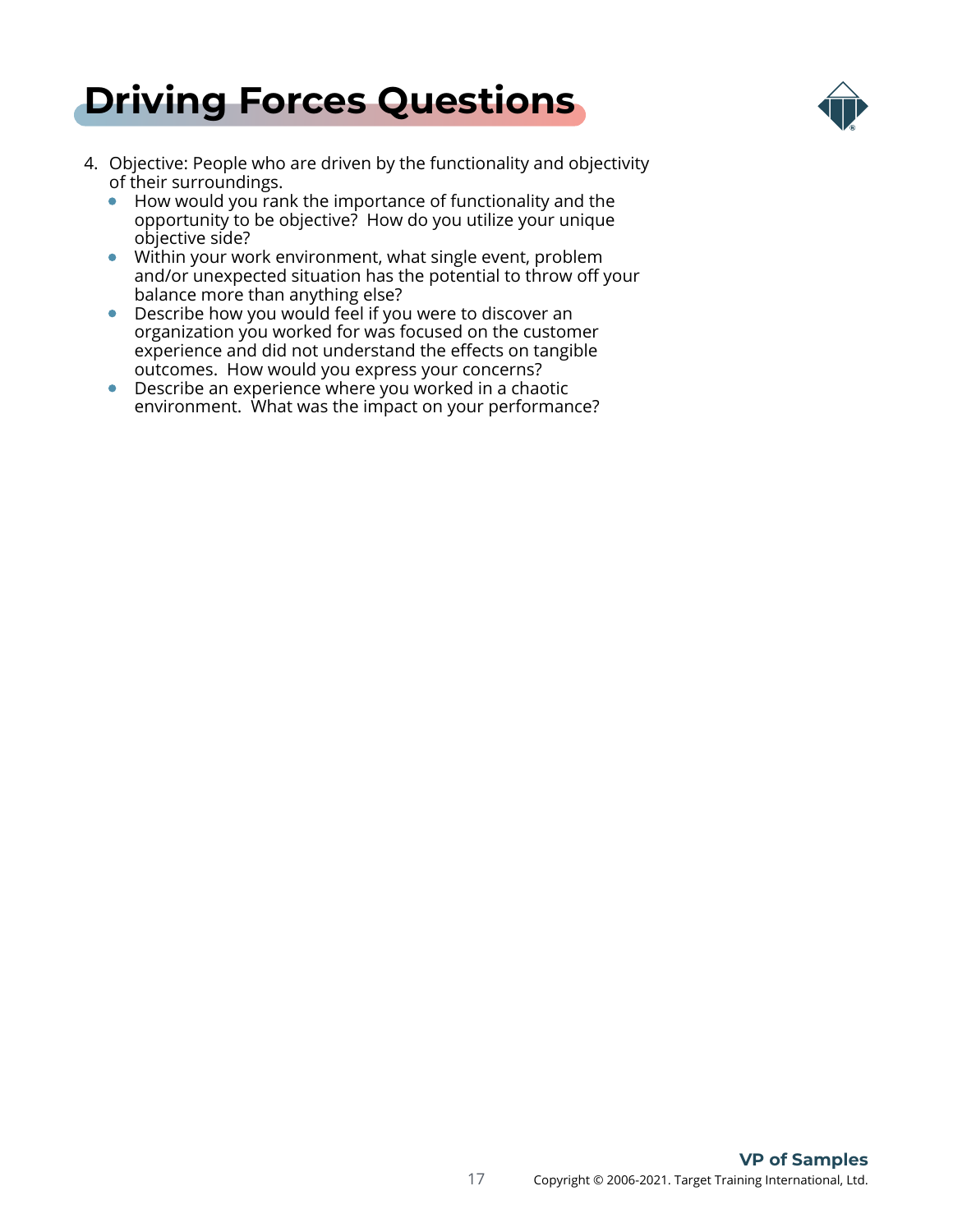### <span id="page-17-0"></span>**[Behavioral Questions](#page-1-0)**



*Read the following suggested interview questions as they relate to the most desired behavioral traits to perform the job. Modify the questions to be more job-specific and assure that all candidates are asked the same questions.*

- 1. Competitive: The job requires assertiveness and a "will to win" in dealing with highly competitive situations.
	- How demanding are you of yourself and others? Do you think you are sometimes too demanding? Give me an example of a job situation where being demanding helped achieve the goal. Did it lead to other problems? Would others ever describe you as aggressive? Pushy? Why?
	- $\bullet$ How important is winning to you? How do you define winning? Give me an example of a situation where you felt you were going to lose. How did it feel? How did you handle it?
- 2. Urgency: The job requires decisiveness, quick response, and fast action.
	- When faced with a deadline, how do you respond?
	- $\bullet$  How important is it to you to have all the facts before proceeding? Give me an example of a time when you didn't have all the facts and you proceeded anyway. How did you feel? How did it work out?
- 3. Frequent Change: The job requires rapid shifts between tasks.
	- When you are forced to change priorities or direction, how do you respond?
	- When things keep coming at you and nothing seems to get completed, how do you feel? When this happens, how do you handle the situation?
- 4. Interaction: The job requires frequent communication and engagement with others.
	- How do you handle frequent interruptions by other people? How about your response to people who ask you question after question?
	- $\bullet$ Are you more comfortable with details or people with the big picture or with bits of data?